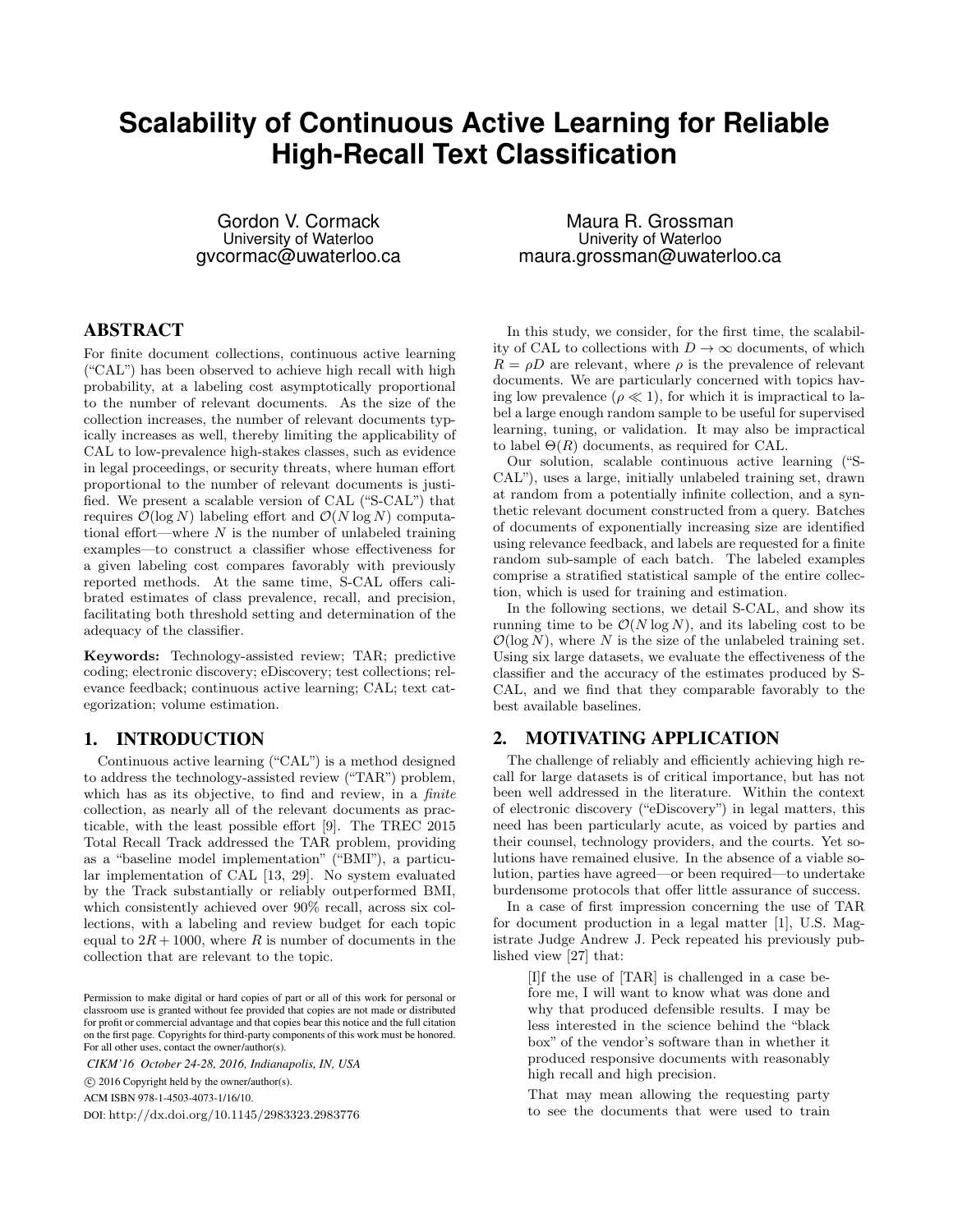the computer-assisted coding system. (Counsel would not be required to explain why they coded documents as responsive or non-responsive, just what the coding was.) Proof of a valid "process," including quality control testing, also will be important.

The protocol that was proposed by the parties and ordered by the court in that case is prototypical:

- 1. An initial random sample of  $2,399$  documents<sup>1</sup> (the "seed set") was used to train a classifier.
- 2. 4,000 additional documents identified through ad-hoc searches ("judgmental sampling") were added to the seed set.
- 3. At least seven rounds of training were to be performed, in which "senior attorneys (not paralegals, staff attorneys, or junior associates)" were required to review and label "at least 500 documents from different concept clusters to see if the computer is returning new relevant documents."
- 4. The rounds were to continue until "the computer" was deemed, according to unspecified criteria, to be "well trained and stable."
- 5. A final validation sample (also of 2,399 documents) would be taken from the "discards  $(i.e.,$  documents [classified] as non-relevant)," to estimate the number of relevant documents that were missed.

Assuming at least seven rounds of training, the protocol would entail the review of at least 12,298 documents, yet offer no assurance of quality. For many of the topics evaluated in the present study, a sample of size 2,399 would contain no relevant documents, and hence offer negligible information regarding the effectiveness of the classifier. Accordingly, one would be left to rely on the "science behind the 'black box."'

Our study furthers such science by offering the following protocol that, we demonstrate, reliably achieves high recall, regardless of prevalence:

- 1. Using S-CAL to induce a scoring function S from a random sample of  $N$  documents with sub-sample size  $n$ , incurring a labeling effort of  $l$  documents. Appropriate choices might be  $N = 350,000$  and  $n = 30$ , resulting in  $l = 2,332$ .
- 2. Using the estimate of prevalence  $\hat{\rho}$  provided by S-CAL to set the threshold  $t$  so that the classifier,

$$
C(d) = \begin{cases} relevant & [S(d) \ge t] \\ nonrelevant & [S(d) < t] \end{cases},
$$

achieves a high recall target; e.g.,  $\overline{recall} = 0.9$ .

3. Using  $\hat{\rho}$  and recall, estimate precision prec.

4. If  $\widehat{prec}$  is inadequate, one or more of: repeating steps 1 through 3 with a larger sub-sample size  $n$ ; reducing the recall target; revising the definition of relevance; or discontinuing the review, on the grounds that the value of the information sought is not proportionate to the effort that would be required to find it.

# 3. RELATED WORK

The research literature on TAR is limited, due to its relatively recent introduction as a method for eDiscovery (see [3, 4, 9, 10, 12, 13, 18, 25, 28, 30]). Some aspects of TAR have been previously addressed within the context of information retrieval ("IR") evaluation, where the widely followed Cranfield paradigm (see [38]) requires substantially complete labeling of an evaluation dataset (see  $[15, 31, 35, 37, 45]$ ). The same problem has been observed within the context of systematic review in evidence-based medicine [22], but the literature has limited discussion of technological solutions to this problem [6, 40]. Spam filtering, threat detection, privacy protection, audit, and investigative research reflect other potential applications of TAR.

Most recently, the TREC 2015 Total Recall Track [29] highlighted the TAR problem as a problem of interest in its own right, inviting participants to find as many relevant documents as possible—from datasets representing diverse applications—with the minimum possible labeling effort.

Solutions to the TAR problem draw from research in IR and machine learning, but at the same time, they have the potential to contribute to IR and machine-learning research by addressing a broader range of problems than just the TAR problem per se. Our results not only advance the state of the art in TAR, but also offer a novel approach to a more general problem that has not been well studied: reliably inducing a high-recall text classifier in a vast dataset, with low class prevalence.

### 3.1 The TAR Problem

TAR lies at the cusp of IR and machine learning for text categorization. TAR is similar to ad-hoc retrieval in that the objective is to find documents to satisfy an information need, given a query; however, the information need is met only when substantially all of the relevant documents have been retrieved. Accordingly, the TAR problem is one of active transductive learning for classification over a finite population, with an initially unlabeled training set consisting of the entire population. While TAR methods typically construct a sequence of classifiers, their ultimate objective is to produce a finite list containing substantially all relevant documents, not to induce a general classifier.

The most effective TAR method of which we are aware is "AutoTAR" [13], a version of CAL that is fully autonomous, in that it requires no topic- or dataset-specific tuning or adjustment of meta parameters. BMI<sup>2</sup> implements AutoTAR, as shown in Algorithm 1, except for its use of Sofia ML instead of  $\text{SVM}^{l\bar{i}ght}$  as the base classifier. For the purpose of this study, we found two aspects of BMI to be more suitable than AutoTAR: (i) BMI is distributed under an opensource license; and (ii) BMI has  $\mathcal{O}(N \log N)$  running time. To ensure that using BMI would not result in substantially reduced effectiveness, we applied it to the same datasets for which AutoTAR results have previously been reported [13].

<sup>&</sup>lt;sup>1</sup>Although a sample of size 2,399 yields an estimate of  $preva$ lence with a "95% confidence interval (plus or minus two percent)," it does not, as widely misconstrued, yield such an estimate of recall, or offer any insight into the effectiveness of the classifier trained using such a sample.

 $^{2}$ plg.uwaterloo.ca/~gvcormac/trecvm/.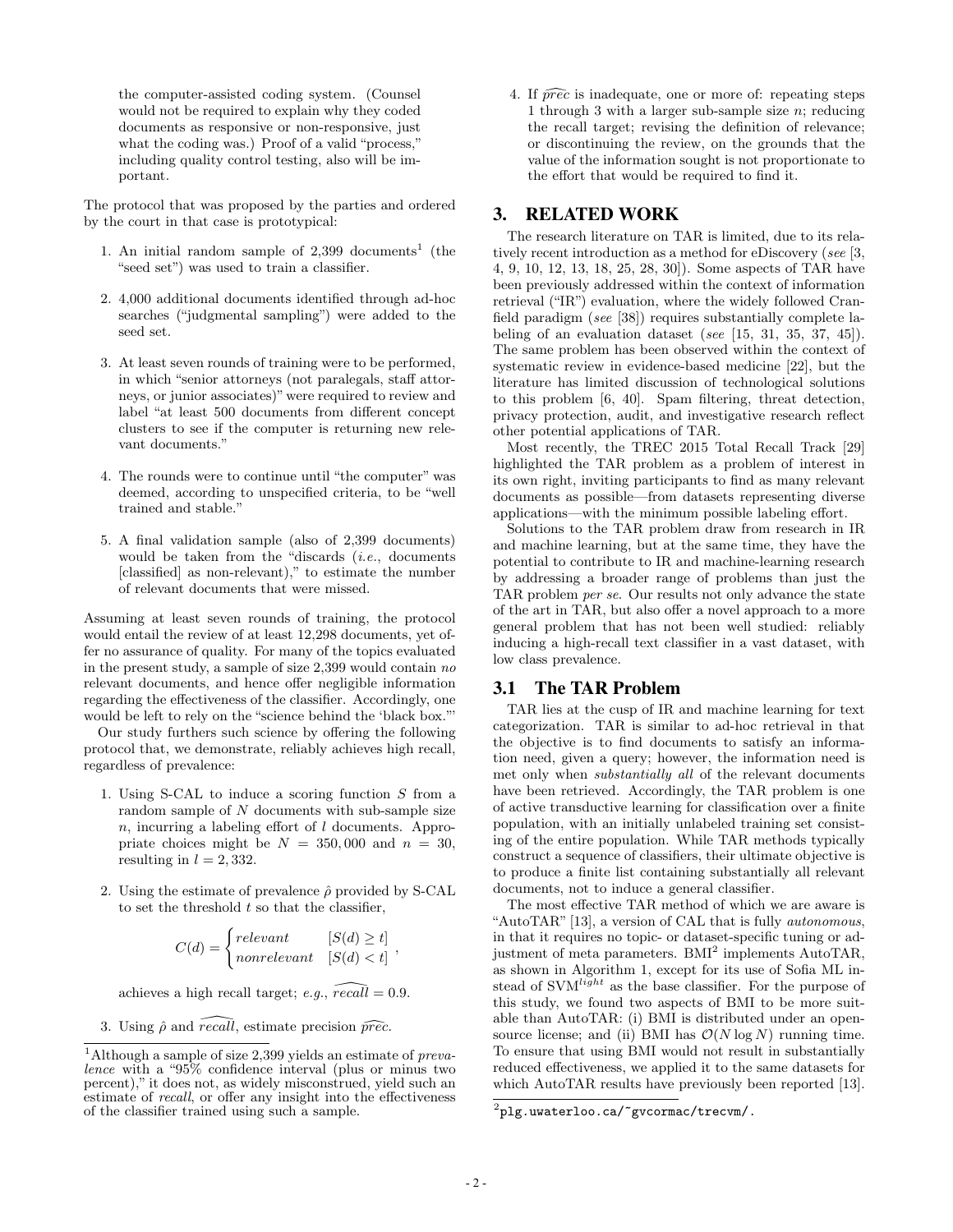Algorithm 1 AutoTAR.

- 1: Find a relevant seed document using ad-hoc search, or construct a synthetic relevant document from the topic description.
- 2: The initial training set consists of the seed document identified in step 1, labeled "relevant."
- 3: Set the initial batch size B to 1.
- 4: Temporarily augment the training set by adding 100 random documents from the collection, temporarily labeled "not relevant."
- 5: Construct a classifier from the training set.
- 6: Remove the random documents added in step 4.
- 7: Select the highest-scoring B that have not yet been reviewed.
- 8: Review the documents, labeling each as "relevant" or "not relevant."
- 9: Add the documents to the training set.
- 10: Increase  $B$  by  $\left\lceil \frac{B}{10} \right\rceil$ .
- 11: Repeat steps 4 through 10 until a sufficient number of relevant documents have been reviewed.



Figure 1: Sofia ML requires 90.6% as much effort to achieve 75% recall as  $\mathrm{SVM}^{light}$ . 95% confidence limits  $(82.5\% - 99.5\%)$  shown in grey.

We found that BMI's Sofia ML yielded a small but significant improvement over AutoTAR's  $SVM^{light}$  (Figure 1).

The TREC 2015 Total Recall Track [29] evaluated participating systems primarily in terms of the recall they achieved as a function of review effort, which, for that task, was equivalent to labeling effort. The principal evaluation measure was recall for review effort  $aR + b$ , where a represents effort proportional to the number of relevant documents, and b represents fixed overhead. The TREC 2015 proceedings report all combinations of  $a \in \{1, 2, 4\}$  and  $b \in \{0, 100, 1000\}$ . In Table 1, we reproduce the results for BMI and the best non-BMI run, where  $a = 2$  and  $b = 1000$ , which might represent reasonable effort to find substantially all instances of a high-value class.

Recall at effort  $aR + b$ , even if known to be high for reasonable values of  $a$  and  $b$ , offers little guidance as to when to terminate a particular review effort. If R were known, and the TAR method were known to achieve suitably high recall for certain  $a$  and  $b$ , it would be a simple matter to continue the review until  $aR + b$  documents had been retrieved and

| Collection   | BMI   | Best Non-BMI Run                    |
|--------------|-------|-------------------------------------|
| athome1      | 0.956 | 0.952 TUW (automatic)               |
| athome2      | 0.940 | WaterlooClarke (automatic)<br>0.959 |
| at home 3    | 0.943 | eDiscoveryTeam (manual)<br>0.963    |
| <b>MIMIC</b> | 0.969 | WaterlooClarke (automatic)<br>0.973 |
| Kaine        | 0.913 | WaterlooClarke (automatic)<br>0.913 |

Table 1: TREC 2015 Total Recall Results: Recall for effort  $2R + 1000$ , where effort is the number of documents reviewed, and  $R$  is the number of relevant documents in the collection.

| Collection          | R.     | WC Method     | Best Non-WC                                 |
|---------------------|--------|---------------|---------------------------------------------|
| athome1             | 4,398  | 0.948(7.905)  | $0.927(6,229)$ <sup>+</sup>                 |
| athome2             | 2,001  | 0.966(10,473) | $\sqrt{(0.923 \ (3.665 + 683)^*}$           |
| athome <sub>3</sub> | 643    | 0.953(3.305)  | $0.970(9,124)$ <sup>+</sup>                 |
| MIMIC               | 7.794  | 0.800(10.624) | $0.489(4.905)$ <sup>+</sup>                 |
| Kaine               | 83,060 | 0.808(83,053) | $\overline{0.921}$ $(114,895)$ <sup>+</sup> |

Table 2: TREC 2015 Total Recall Results: Number of relevant documents  $(R)$ , average recall, and average review effort (in parentheses) for different collections and review termination strategies. "WC" is the authors' WaterlooCormack system; (†) indicates the UVA-ILPS automatic method; (\*) indicates the eDiscoveryTeam manual method.

reviewed. But  $R$  is generally unknown, unless additional effort is incurred to label a statistical sample from which  $R$ , recall, and other effectiveness measures, may be estimated  $(see [4]).$ 

To test various strategies for determining when to terminate the review, TREC 2015 participants were invited to "call their shot"; that is, to indicate when they would have stopped their review to optimize various criteria, without actually stopping. Three target criteria were identified: 70% recall, 80% recall, and "reasonable and proportionate," which participants were free to interpret as they chose, but was intended to reflect a judgement call about when further improvement in recall would no longer be justified by the amount of effort necessary to achieve it. To our knowledge, no participating team made a bona fide effort to quantify recall; in our TREC 2015 submission, we simply treated the three target criteria as three interpretations of "reasonable and proportionate," with increasing emphasis on high recall at the expense of greater review effort. Table 2 shows the results for a non-statistical method we employed for stopping [11]: The review terminates when  $1.2\hat{R} + 2399$  documents have been retrieved, where  $\hat{R}$  is the number relevant among those retrieved. Table 2 compares this stopping criterion to the best competing result for each TREC 2015 dataset. Since TREC 2015, we have reported additional statistical and non-statistical stopping methods [8].

#### 3.2 Text Categorization

The application of supervised machine learning to text categorization has been well studied [33], typically with small datasets that are split into training and holdout test sets (e.g., Reuters  $21578$ ,  $320$  Newsgroups<sup>4</sup>), often excluding classes with low prevalence. Empirical work with large

 $^3$ www.daviddlewis.com/resources/testcollections/.

 $^4$ qwone.com/~jason/20Newsgroups/.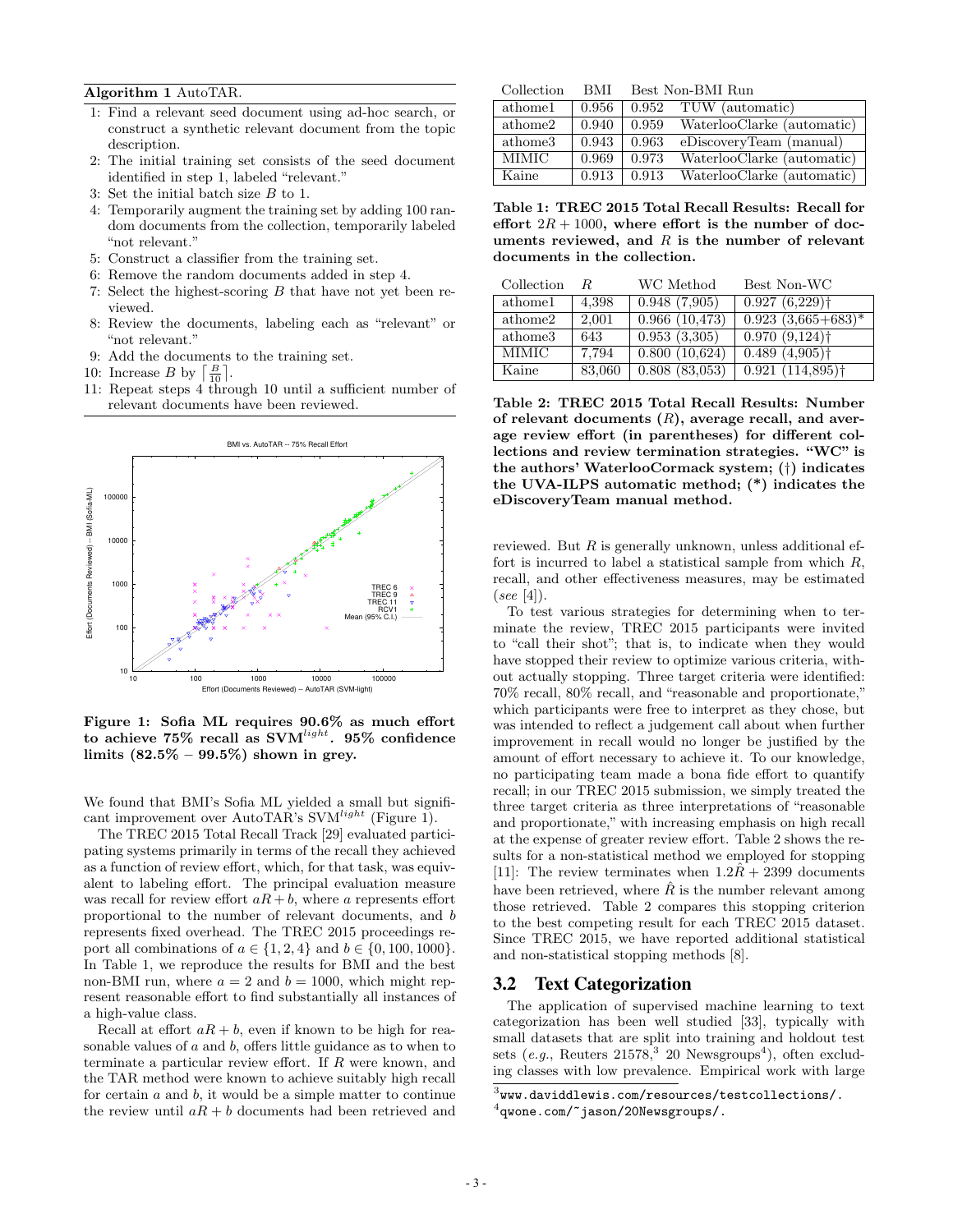datasets has primarily focused on multi-label categorization, where the objective is to label a dataset with respect to a large number of generic categories, not to achieve high recall for specific information needs (see [17, 26, 44]).

Perhaps the most suitable dataset for which a state-ofthe-art baseline result is available is the Reuters RCV1-v2 Dataset [24], containing 803,414 news articles. Although the 103 subject categories are generic, they are sufficiently well defined and accurately labeled to serve as information needs. Lewis et al. [24] created the "LYRL2004" split, consisting of a training set of 23,149 documents, and an evaluation set of 781,265 documents, where the documents in the training set chronologically precede the documents in the evaluation set. Only 101 of the 103 subject categories are represented in the LYRL2004 training set. In the overall dataset, the prevalence of these 101 categories ranges from  $6 \cdot 10^{-5} \le$  $\rho \le 5 \cdot 10^{-1}$ .

Lewis et al. reported that  $SVM<sup>light</sup>$  achieved a macroaveraged  $F_1$  score of 0.619, using the LYRL2004 split. We reproduced this result, achieving  $F_1 = 0.620$ , using the same version and configuration of  $\text{SVM}^{\text{light}}$ , the feature set computed by BMI, and a threshold setting that retrieved  $\hat{\rho}N$ documents from the evaluation set, where  $\hat{\rho}$  was the prevalence of relevant documents in the training set, and N was the size of the evaluation set. We have conducted a thorough literature search and found no superior result for this dataset.

Neither did our literature search find empirical results addressing the problem of reliably inducing a high-recall text classifier in a vast dataset, with low class prevalence. Bottou and Bousquet [5] consider the computational efficiency—but not the labeling efficiency—of inducing text classifiers with large training sets, using only the single highest-prevalence topic from RCV1 (CCAT,  $\rho \approx 0.5$ ).

#### 3.3 Active Learning

The property that distinguishes active learning from supervised learning is that with active learning, the algorithm is able to choose the documents from which it learns (see [34]). In a pool-based setting, which is the subject of our interest, the algorithm has access to a large pool of unlabeled examples, and requests labels for some of them. The size of the pool is limited by the computational effort necessary to process it, while the number of documents for which labels are requested is limited by the human effort required to label them. In their seminal work, Lewis and Gale [23] compared three strategies for requesting labels: random sampling, relevance sampling, and uncertainty sampling, concluding that, for a fixed labeling budget, uncertainty sampling generally yields a superior classifier. At the same time, however, uncertainty sampling offers no guarantee of effectiveness, and may converge to a sub-optimal classifier. Subsequent research in pool-based active learning has largely focused on methods inspired by uncertainty sampling, which seek to minimize classification error by requesting labels for the most informative examples (see [20, 34]). Over and above the problem of determining the most informative examples, the computational cost of selecting examples and re-training the classifier is of concern, motivating research into more efficient algorithms and batch learning methods [5, 7, 16, 21, 36, 43].

The Active Learning Challenge [20] employed 12 datasets, which continue to be available for on-line testing. Two of

#### Algorithm 2 Scalable Continuous Active Learning.

- 1: Find a relevant seed document using ad-hoc search, or construct a synthetic relevant document from the topic description.
- 2: The initial training set consists of the seed docrecaument identified in step 1, labeled "relevant."
- 3: Draw a large uniform random sample  $U$  of size  $N$  from the document population.
- 4: Select a sub-sample size n.
- 5: Set the initial batch size B to 1.
- 6: Set  $R$  to 0.
- 7: Temporarily augment the training set by adding 100 random documents from the U, temporarily labeled "not relevant."
- 8: Construct a classifier from the training set.
- 9: Remove the random documents added in step 7.
- 10: Select the highest-scoring  $B$  documents from  $U$ .
- 11: If  $R = 1$  or  $B \le n$ , let  $b = B$ ; otherwise let  $b = n$ .
- 12: Draw a random sub-sample of size b from the B documents.
- 13: Review the sub-sample, labeling each as "relevant" or "not relevant."
- 14: Add the labeled sub-sample to the training set.
- 15: Remove the  $B$  documents from  $U$ .
- 16: Add  $\frac{r \cdot B}{b}$  to  $\hat{R}$ , where r is the number of relevant documents in the sub-sample.
- 17: Increase  $B$  by  $\left\lceil \frac{B}{10} \right\rceil$ .
- 18: Repeat steps 7 through 16 until  $U$  is exhausted.
- 19: Train the final classifier on all labeled documents.
- 20: Estimate  $\hat{\rho} = \frac{1.05 \hat{R}}{N}$ .

these datasets, "NOVA" and "D," represent text datasets with 19,466 and 20,000 documents, respectively, reduced to binary feature vectors. Labels are available via an on-line server for half of the documents; labels are withheld for the other half, so as to facilitate evaluation of submitted classification results, reported as area under the receiver operating characteristic curve ("AUC"), and area under the learning curve ("ALC"). ALC summarizes improvement in AUC as a function of labeling effort. AUC is a measure of the overall quality of the ranking effected by the classifier; like the 2015 Total Recall Track's  $aR + b$  measure, it does not shed light on where the most appropriate cut should be made to discriminate between relevant and non-relevant documents. As a consequence, the results do not show whether or not any competing method reliably achieves high recall with limited labeling effort.

Our literature search also failed to identify empirical results applying active learning to the problem of reliably inducing a high-recall text classifier in a vast dataset. Vlachos, for example [36], considers the problem of when to stop active learning so as to optimize  $F_1$ , using only the highest-prevalence CCAT topic of RCV1. Vlachos does not consider the problem of achieving high recall, or of calculating calibrated estimates of recall, precision, or  $F_1$ . Yang et al. [44] present the results of applying active learning for multi-label classification to only a small sample (3,000 documents) of the RCV1-v2 dataset. All of the results revealed by our search used a small collection and/or a small number of high-prevalence topics, and did not consider the problems of achieving high recall or a calibrated estimate of effectiveness.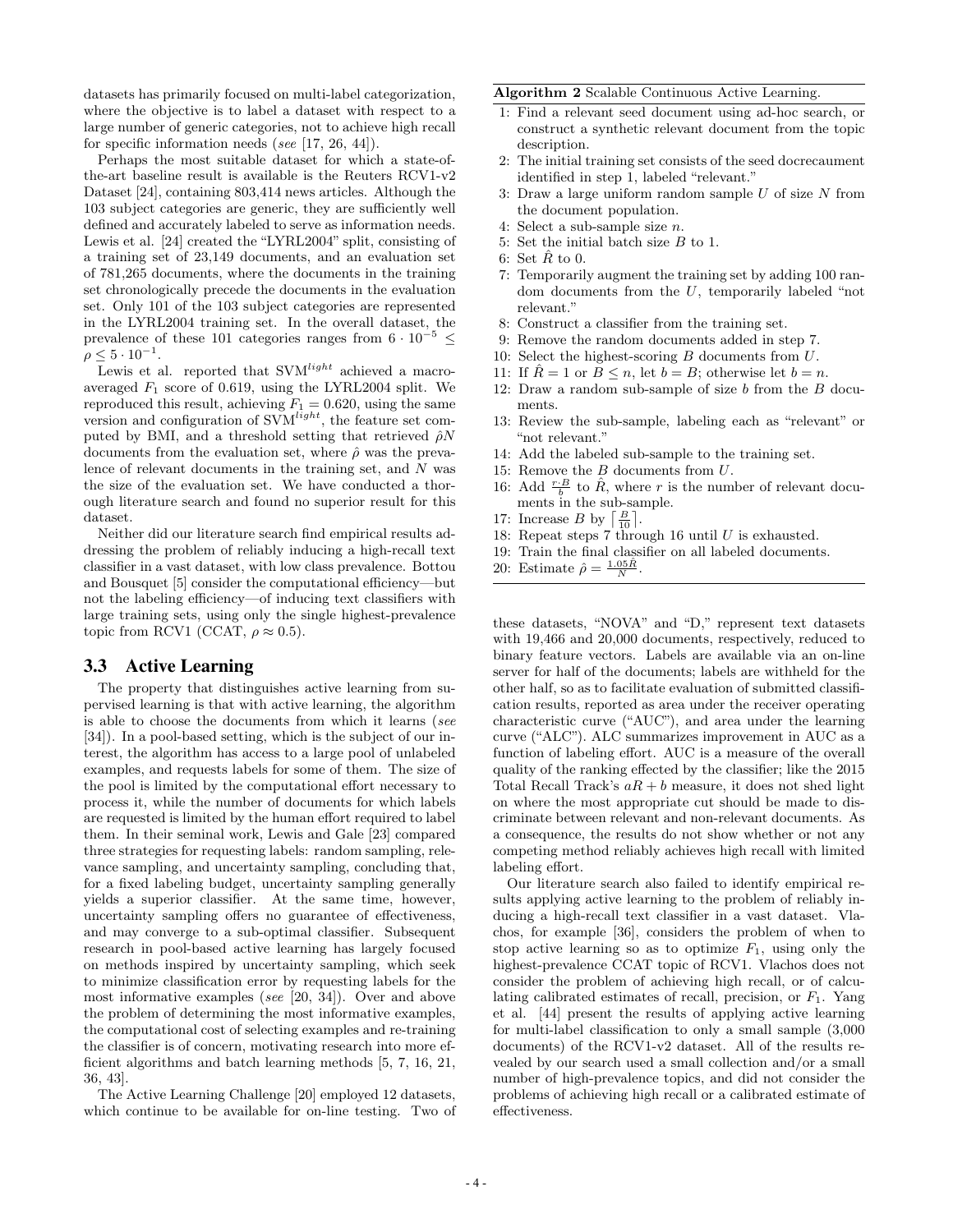| Dataset             | Source                 | Description      | $\#$ Docs. | $#$ Train | $#$ Test | <b>Topics</b> |                                        |
|---------------------|------------------------|------------------|------------|-----------|----------|---------------|----------------------------------------|
| $RCV1-v2$           | <b>Reuters</b>         | News articles    | 804.414    | 758.116   | 23.149   | 101           | $6 \cdot 10^{-6} \sim 5 \cdot 10^{-1}$ |
| AQUAINT             | TREC 2005 Robust       | News articles    | 1,033,461  | 750,000   | 283.461  | 50            | $2 \cdot 10^{-5} \sim 4 \cdot 10^{-4}$ |
| athome1             |                        | Jeb Bush email   | 290,000    | not split |          | 10            | $8 \cdot 10^{-4} \sim 6 \cdot 10^{-2}$ |
| athome2             | TREC 2015 Total Recall | Hacker forums    | 465.147    | not split |          | 10            | $4 \cdot 10^{-4} \sim 2 \cdot 10^{-2}$ |
| athome <sub>3</sub> |                        | Local news       | 902,434    | not split |          | 10            | $3 \cdot 10^{-5} \sim 2 \cdot 10^{-3}$ |
| MIMIC               |                        | Clinical records | 31,538     | not split |          | 19            | $6 \cdot 10^{-3} \sim 6 \cdot 10^{-1}$ |

Table 3: The six evaluation collections used in this study.

#### 3.4 Electronic Discovery

In eDiscovery, statistical estimation is a subject of great interest, both for determining when the classifier is "well trained and stable," and for determining whether or not the final classifier has achieved sufficiently high recall. Ravid [28] describes the use of a random holdout set (which has come to be known in the legal community as a "control set"), that is used to estimate  $F_1$  for successive classifiers, deeming "stabilization" to have occurred when the estimate improves insubstantially from one round to the next. The control set is drawn and labeled incrementally, until it contains at least  $k$  relevant documents. These  $k$  documents form an unbiased random sample of the population of relevant documents, from which recall may be estimated; however, in order to draw a control set with  $k$  relevant documents, it is necessary to draw and label about  $\frac{k}{\rho}$  documents from the population at large. Assuming  $k = 20$  (the "basic" level of quality control proposed by Ravid), drawing a control set would require an average labeling effort of 9,949 documents for each of the 101 RCV1-v2 subject categories, and 298,588 documents for the 50 TREC 2005 Robust topics used in our experiments (see Table 3 and Section 5). The superior, "statistical" level of quality control, for which  $k = 70$ , would require 3.5 times as much effort (subject to an upper bound of the size of the dataset, if it contains fewer than  $k$  relevant documents). An even higher level of  $k = 385$  has been proposed as a general requirement, and adopted in at least one legal proceeding [2], because it permits the estimation of recall with a margin of error of  $\pm 0.05$ , with 95% confidence.

Webber et al. [42] show that the use of a control set amounts to an invalid sequential-testing protocol that results in premature termination, and suggest empirical methods to compensate. Bagdouri et al. [4] consider how to divide a fixed labeling budget between training, and sampling for the purpose of a one-shot "certification" test.

Some have argued that the limitations of sampling preclude the application of TAR when prevalence is low, and that one must ensure high prevalence by carefully targeting the collection, or by culling the collection using ad-hoc strategies [32] (but see [19]). Webber [41] discusses approximate recall estimators that, while more label-efficient than the methods described above, require extensive labeling effort for small  $\rho$ .

In a recent article [8], we describe methods to reliably determine when BMI has achieved high recall. One method offers a statistical guarantee of reliably high recall based on a sample of  $k = 10$  relevant documents, therefore (like the methods described above) entailing  $\Omega(\rho^{-1})$  labeling effort. Another approach offers an empirically reliable method based on finding a "knee" in the gain curve representing recall as a function of cumulative effort. Both methods are specific to the TAR problem, in that they involve human review of every document that the classifier deems relevant, incurring  $\Omega(R)$  labeling effort, where R is the number of relevant documents.

The work presented here is distinguished from our previous work in that, while providing a statistical estimate, it uses a different approach that requires  $o(\rho^{-1})$ , and  $o(R)$ , labeling effort. That is, it requires the review of asymptotically fewer documents than estimation using random sampling, and asymptotically fewer documents than CAL, which requires the review of every retrieved relevant document.

# 4. SCALABLE CAL

The essential difference between S-CAL (Algorithm 2) and CAL (Algorithm 1) is that for S-CAL, only a finite sample of documents from each successive batch is selected for labeling, and the process continues until the collection—or a large random sample of the collection—is exhausted. Together, the finite samples form a stratified sample of the document population, from which a statistical estimate of  $\rho$ may be derived. While an estimate of proportion using the Horvitz-Thompson estimator would be unbiased, in that it would yield the true proportion on average, it would almost always yield an underestimate due to the sparsity of some of the sub-samples. For practical purposes, we find that a small positive bias, as in line 20 of Algorithm 2, nearly always yields a more accurate estimate.

The estimate of prevalence  $\hat{\rho}$  is used to determine the threshold setting for a given target measure. We illustrate the process for two targets: a 90% recall floor, and maximal  $F_1$ . To achieve at least 90% recall in a sample of N documents, it is necessary to retrieve  $0.9\rho N$  relevant documents. To accomplish this, it is necessary to estimate the minimal m such that  $0.9\rho N$  of the m top-ranked documents are relevant. Given  $m$ , we estimate the threshold setting t such that  $m$  of the  $N$  documents achieve a classifier score of  $t$  or greater. Assuming the various estimates to be accurate, any relevant document in the population will, with 90% probability, achieve a classifier score of t or greater. To maximize  $F_1$ , we observe that the maximum generally occurs near the estimated recall-precision break-even point, where  $m = \hat{\rho} N$ . Given  $m$ , the threshold setting  $t$  is determined as described above.

Let  $U_0, U_1, \ldots U_k$  be the values of U for successive steps of Algorithm 2. Let  $R_0, R_1, \ldots, R_k$  be the corresponding values of R, and  $S_0, S_1, \ldots S_k$  be the scoring functions of the corresponding classifiers. Let  $S_{k+1}$  be the scoring function of the final classifier, and let  $\hat{\rho}$  be the final prevalence estimate. To target 90% recall, consider the smallest j such that  $R_j \geq$ 0.9 $\hat{\rho}N$ . To target maximal  $F_1$ , consider the smallest j such that  $N - |U_j| \geq \hat{\rho} N$ . In either case,  $m = N - |U_j|$ . Let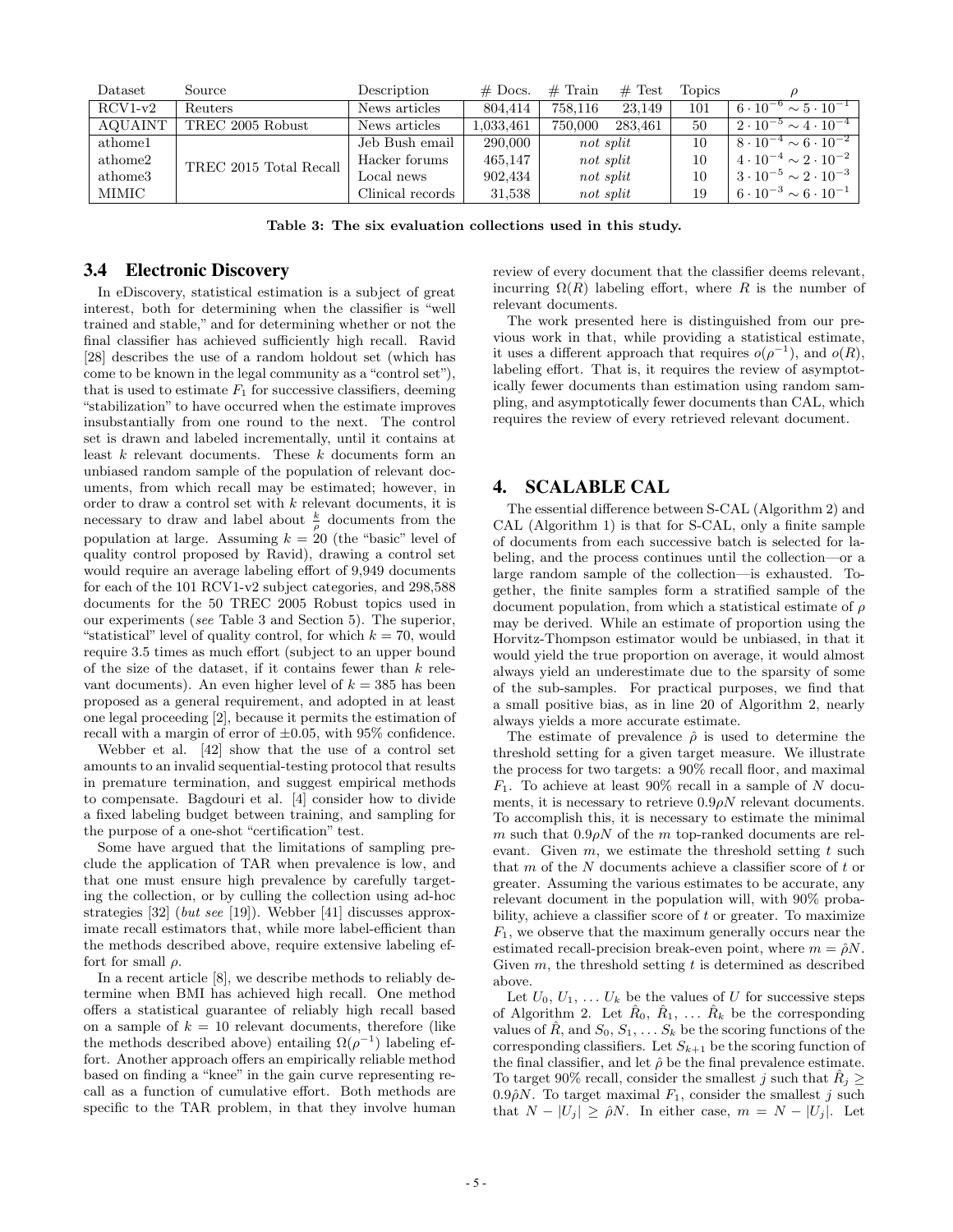| N       | $\boldsymbol{n}$ | $\hat{\rho} - \rho$     | $E$ f fort | Recall | $\overline{P}$ rec. | $\overline{F_1}$ |
|---------|------------------|-------------------------|------------|--------|---------------------|------------------|
| 23,149  | 10               | $2308.$ (S.D. $8243.$ ) | 809        | 0.88   | 0.31                | 0.41             |
| 23,149  | 30               | 2111. (S.D. 6290.)      | 1,766      | 0.90   | 0.34                | 0.44             |
| 23,149  | 100              | $2208.$ (S.D. 6999.)    | 4,374      | 0.91   | 0.37                | 0.47             |
| 23,149  | 300              | $2110.$ (S.D. 6413.)    | 9,577      | 0.91   | 0.38                | 0.47             |
| 129,151 | 10               | $-0.033$ (S.D. 0.201)   | 766        | 0.87   | 0.35                | 0.45             |
| 129,151 | 30               | $-0.010$ (S.D. 0.117)   | 2,092      | 0.91   | 0.37                | 0.47             |
| 129,151 | 100              | $-0.017$ (S.D. 0.058)   | 5,986      | 0.92   | 0.40                | 0.50             |
| 129,151 | 300              | $-0.014$ (S.D. 0.053)   | 14,841     | 0.92   | 0.43                | 0.53             |
| 758,116 | 10               | $-0.005$ (S.D. 0.146)   | 945        | 0.88   | 0.32                | 0.42             |
| 758,116 | 30               | $-0.010$ (S.D. 0.102)   | 2,632      | 0.91   | 0.36                | 0.46             |
| 758,116 | 100              | $-0.014$ (S.D. 0.044)   | 7,786      | 0.91   | 0.41                | 0.51             |
| 758,116 | 300              | $-0.010$ (S.D. 0.018)   | 20,241     | 0.92   | 0.45                | 0.55             |

Table 4: Results on RCV1-v2 collection. Average effort, recall, precision,  $F_1$ , and prevalence error  $(\frac{\hat{\rho}-\rho}{\rho});$  101 RCV1-v2 subjects; 90% recall target.

| $\overline{N}$ | $\boldsymbol{n}$ | $\rho-\rho$           | Effort | Recall | Prec. | $\overline{F_1}$ | $\Delta F_1$ vs. Baseline |
|----------------|------------------|-----------------------|--------|--------|-------|------------------|---------------------------|
| 23,149         | 10               | (S.D. 8243.)<br>2308. | 809    | 0.62   | 0.59  | 0.59             | $-.08 (p < 0.00001)$      |
| 23,149         | 30               | (S.D. 6290.)<br>2111. | 1,766  | 0.62   | 0.65  | 0.61             | $-0.6$ ( $p < 0.00001$ )  |
| 23,149         | 100              | (S.D. 6999.)<br>2208. | 4,374  | 0.55   | 0.71  | 0.59             | $-0.8(p < 0.00001)$       |
| 23,149         | 300              | $2110.$ (S.D. 6413.)  | 9,577  | 0.52   | 0.72  | 0.58             | $-0.9$ ( $p < 0.00001$ )  |
| 129,151        | 10               | $-0.033$ (S.D. 0.201) | 766    | 0.65   | 0.63  | 0.63             | $-.04 (p < 0.01)$         |
| 129,151        | 30               | $-0.010$ (S.D. 0.117) | 2,092  | 0.69   | 0.67  | 0.68             | $+.01$                    |
| 129,151        | 100              | $-0.017$ (S.D. 0.058) | 5,986  | 0.68   | 0.71  | 0.69             | $+.02$                    |
| 129,151        | 300              | $-0.014$ (S.D. 0.053) | 14,841 | 0.67   | 0.73  | 0.69             | $+.02 (p < 0.01)$         |
| 758,116        | 10               | $-0.005$ (S.D. 0.146) | 945    | 0.66   | 0.63  | 0.64             | $-.03 (p < 0.01)$         |
| 758,116        | 30               | $-0.010$ (S.D. 0.102) | 2,632  | 0.69   | 0.67  | 0.68             | $+.01$                    |
| 758,116        | 100              | $-0.014$ (S.D. 0.044) | 7.786  | 0.72   | 0.71  | 0.71             | $+.04 (p < 0.00001)$      |
| 758,116        | 300              | $-0.010$ (S.D. 0.018) | 20,241 | 0.72   | 0.71  | 0.71             | $+.04$ ( $p < 0.00001$ )  |

Table 5: Results on RCV1-v2 collection. Average effort, recall, precision,  $F_1$ , and prevalence error  $(\frac{\hat{\rho}-\rho}{\rho})$ ; 101 RCV1-v2 subjects; maximal  $F_1$  target.  $\Delta F_1$  indicates the difference from the SVM<sup>*light*</sup> result with 23,149 random training examples; *p*-values computed using paired *t*-test, shown where  $(p < 0.05)$ .

.

 $t = \max_{d \in U_0 \setminus U_j} S_j(d)$ . The final binary classifier is:

$$
C(d) = \begin{cases} relevant & [S_{k+1}(d) \ge t] \\ nonrelevant & [S_{k+1}(d) < t] \end{cases}
$$

Two aspects of this calculation are conservative in that they likely yield slightly higher recall, and hence slightly lower  $F_1$ , than intended. First, the only threshold values that are considered coincide with the labeling of a complete batch, although the optimal cutoff might be in the middle of a batch. Second, a sequence of intermediate classifiers, rather than the final classifier, is used to determine the ranking for which the threshold is derived. We would expect the intermediate classifiers—whose use is occasioned by the need to avoid using documents for both training and estimation would yield a slightly inferior ranking, and therefore a higher threshold  $t$  than optimal for the final classifier.

#### 5. EXPERIMENT

We applied S-CAL to 101 RCV1-v2 subject categories, configured to target 90% recall, and also configured to target maximal  $F_1$ . To test the transferability of our results, we also applied S-CAL to the 50 topics of the TREC 2005 Robust Track [39]. To test the applicability of our results to the TAR problem, we also applied S-CAL, configured to target 90% recall, to four of the five collections used in the TREC 2015 Total Recall Track [29]; the fifth collection (Kaine) was not used because it is non-public, and therefore was not available to us.

Statistics for the datasets are shown in Table 3. For RCV1-v2, we used only the 781,265 LYRL2004 "test documents" as our universe, which we split randomly into a training set of 758,116 documents, and a hold-out test set of 23,149 documents. We excluded the LYRL2004 "training documents" in order to control for the effect of their nonrandom selection when comparing our results to the baseline of Lewis et al. [24]. We used the AQUAINT dataset from the TREC 2005 Robust Track—a large labeled collection with low-prevalence topics—with a random split. We did not split the Total Recall datasets into training and test sets, so as to model the TAR problem, comparing our results to those achieved at TREC 2015.

We did no tuning based on these datasets. The only parameters of our method (beyond those embodied in BMI, which we used without modification) are: the positive bias factor of 1.05 that we used in our calculation of  $\hat{\rho}$ ; the size  $N$  of the unlabeled training sample  $U$ ; and, the sub-sample size limit n. The choice of bias factor was informed by our prior research [14] into the effectiveness of statistical esti-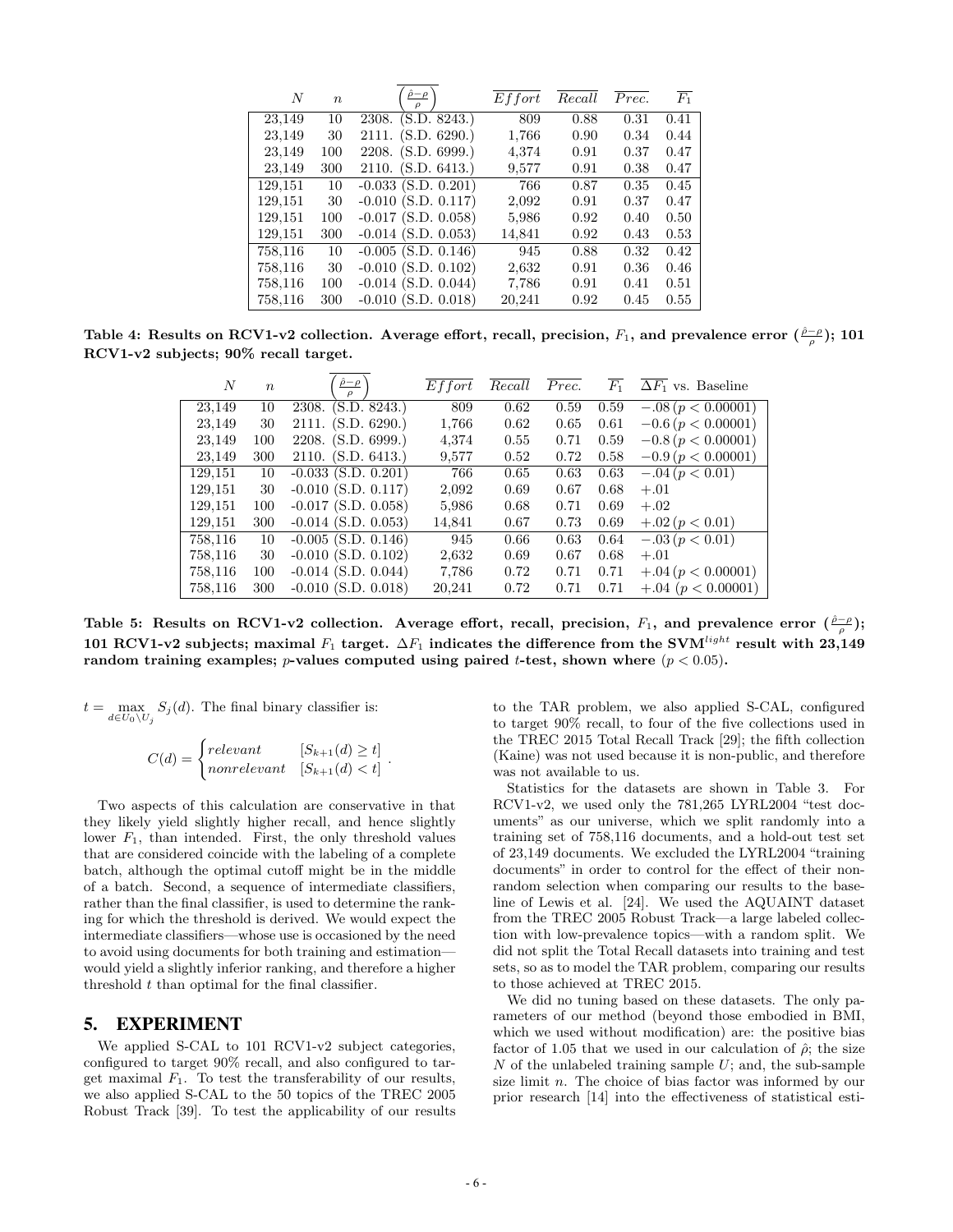|  | $\hat{\rho}-\rho$                           | $E$ f fort |                            | Target Recall Prec. |                                             |  |
|--|---------------------------------------------|------------|----------------------------|---------------------|---------------------------------------------|--|
|  | $750,000$   30   0.028 (S.D. 0.169)   2,642 |            | 90% Recall  <br>Max. $F_1$ | 0.57                | $0.92$   $0.17$   $0.26$<br>$0.70 \pm 0.61$ |  |

Table 6: Results on TREC 2005 Robust Track collection. Average effort, recall, precision,  $F_1$ , and prevalence error  $(\frac{\hat{\rho}-\rho}{\rho});$  50 topics; 90% recall and maximal  $F_1$  targets.

| S-CAL   |                |                  |                         |                  |                    |        | WaterlooCormack (TREC 2015) |        |
|---------|----------------|------------------|-------------------------|------------------|--------------------|--------|-----------------------------|--------|
| Dataset | $\overline{N}$ | $\boldsymbol{n}$ | $\hat{\rho}-\rho$       | $Effort_{train}$ | $Effort_{overall}$ | Recall | $Effort_{overall}$          | Recall |
| athome1 | 290,099        | 30               | $0.025$ (S.D. $0.042$ ) | 2.332            | 9.504              | 0.90   | 7.905                       | 0.95   |
| athome2 | 460.881        | 30               | $0.033$ (S.D. $0.050$ ) | 2.482            | 7.128              | 0.93   | 10.473                      | 0.97   |
| athome3 | 902,434        | 30               | $0.045$ (S.D. $0.023$ ) | 2.662            | 3.160              | 0.94   | 3,305                       | 0.95   |
| MIMIC   | 31.174         | 30               | $0.042$ (S.D. $0.040$ ) | 1.642            | 15,786             | 0.90   | 10.624                      | 0.80   |

Table 7: Results on four TREC 2015 Total Recall collections. Transductive average recall, training effort, overall effort, and prevalence error  $(\frac{\hat{\rho}-\rho}{\rho});$  49 topics over 4 datasets; 90% recall target. These results may be compared to the WaterlooCormack 2015 TREC results reproduced from Table 2.



Figure 2: Plots showing per-topic recall and precision for the RCV1-v2 collection,  $N = 758116$ ,  $n = 30$ .

mates for IR evaluation. For RCV1-v2, we tested three values of  $N$  in geometric progression, from 23,149 (the size of the LYRL2004 training set) through 758,116 (the maximum possible). For RCV1-v2, we used four values of  $n$  in approximate geometric progression, from  $n = 10$ , which en-



Figure 3: Plots showing per-topic recall and precision for the RCV1-v2 collection,  $N = 758116$ ,  $n = 300$ .

 $n = 300$ , which entails labeling effort on the order of 20,000 documents—similar to the size of the LYRL2004 training set. For the other datasets, we conducted only one experiment, using the maximum possible  $N$ , and  $n = 30$ .

The results for 101 RCV1-v2 topics are summarized in Tables 4 and 5, and Figures 2 and 3. Table 4 shows, for the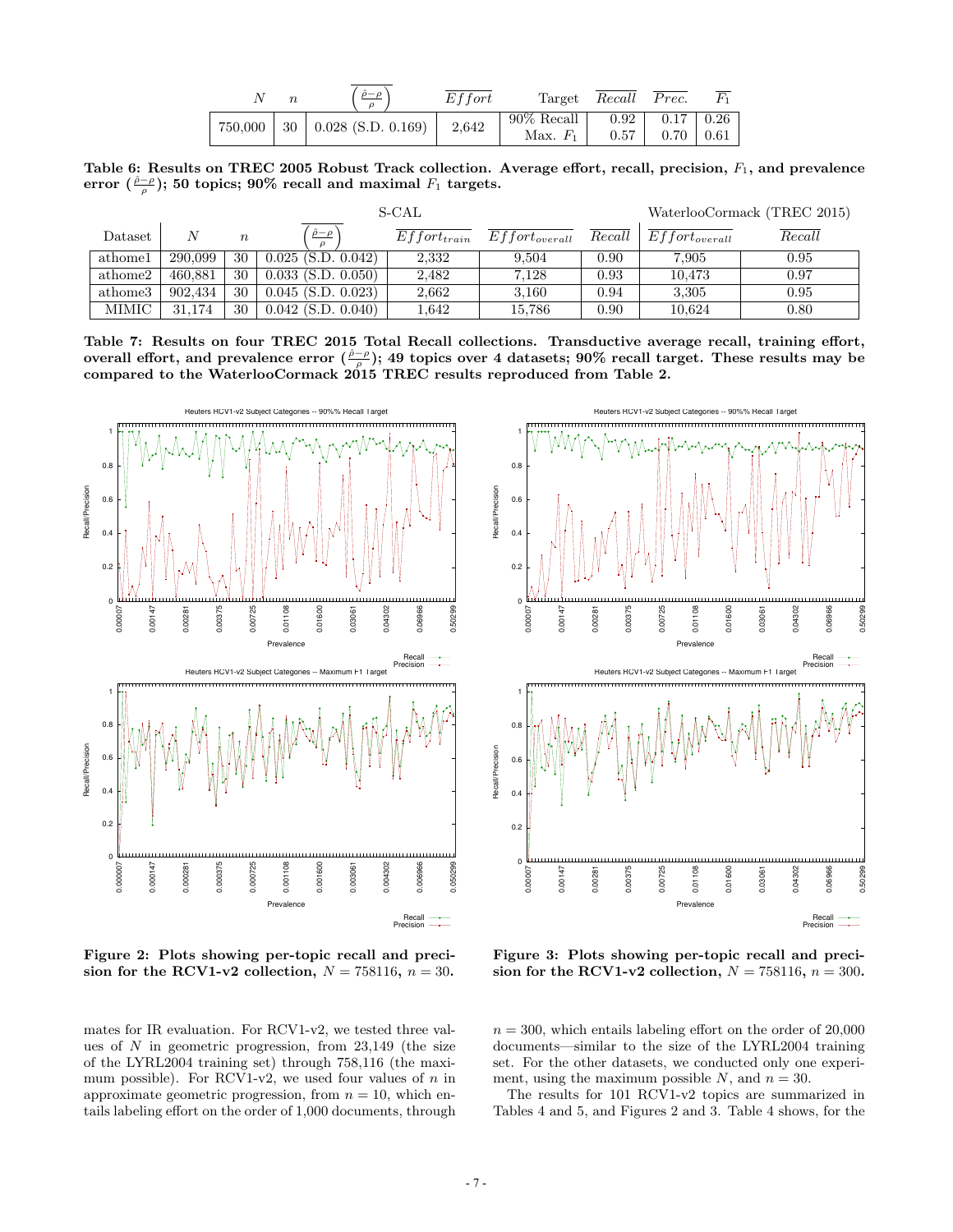

Figure 4: Plots showing per-topic recall and precision for the TREC 2005 Robust Track collection,  $N = 750000, n = 30.$ 

parameter combinations described above, the average effort,  $\hat{\rho}$  estimation error, recall, precision, and  $F_1$  achieved when the threshold  $t$  is chosen to target 90% recall. Table 5 shows the same measures when t is chosen to optimize  $F_1$ . All combinations of  $N$  and  $n$  achieve what appear to be reasonable results for recall and  $F_1$ , although combinations involving the smallest value of N or n are inferior.  $\hat{\rho}$  estimation error appears reasonable for  $N = 129, 151$  and  $N = 758, 116$ , but unreasonably large for  $N = 23, 149$ , due to a handful of extreme outliers.

Figures 2 and 3 show the recall and precision achieved for each individual topic for the largest  $N$ , ordered by prevalence. Figure 2 reflects  $n = 30$ , while Figure 3 reflects  $n = 300$ . The results in the top panels target 90% recall; the results in the bottom panels target maximal  $F_1$ . Both configurations appear to yield generally consistent results for both targets; the larger value of  $n$  achieves higher consistency, and higher precision, at the expense of substantially higher labeling effort.

Overall, the RCV1-v2 results suggest that it is beneficial to make  $N$  as large as possible, and to choose  $n$  to balance classifier effectiveness with labeling effort. When the 90% recall target is chosen, that target is generally met, on average, so improved effectiveness is reflected in lower variance and improved precision; when the maximal  $F_1$  target is chosen, improved effectiveness is reflected in lower variance, improved precision, and improved recall.

While most of the  $F_1$  scores reported in Table 2 are numerically greater than the  $F_1 = 0.619$  reported by Lewis et al. [24], the scores are incomparable because the latter used the LYRL2004 training set, which is not a sample of the same population as the test set. Moreover, our test set was a much smaller sample of the LYRL2004 test set, which could result in chance differences. To adjust for these differences, we first ran  $SVM<sup>light</sup>$  on the LYRL2004 split, and observed  $F_1 = 0.620$ , thus confirming that our implementation was comparable to Lewis et al.'s. We then trained the same implementation using our  $N = 23,149$  training sample, and evaluated it using our test set, both of which contained 23,149 documents drawn from the LYRL2004 test set. The resulting  $F_1$  score was 0.669, which we used as our baseline. Table 5 shows the difference between our  $F_1$ results and 0.669, and the p-value resulting from a paired t-test.

The 2005 Robust Track and 2015 Total Recall experiments were configured with knowledge of the RCV1-v2 results. For both experiments, we predicted that the maximum possible  $N$ , and  $n = 30$  would yield a reasonable compromise between effectiveness and labeling effort.

Summary results for the 50 TREC 2005 Robust Track topics and AQUAINT dataset are shown in Table 6.  $\hat{\rho}$  error is positive and somewhat larger in magnitude, with larger variance than for the RCV1-v2 dataset, perhaps due to the preponderance of low-prevalence topics. The 90% recall target was exceeded, on average, and a maximum  $F_1$  score of 0.61 appears adequate, notwithstanding the lack of an available baseline against which to compare. Per-topic results are shown in Figure 4.

Our final experiment departs from inductive classification to test the use of S-CAL for TAR. In the first phase, S-CAL is used to induce a classifier, using the entire collection as a training set. The classifier is then applied to the same collection, and any documents classified relevant but not labeled during the training process are retrieved. Gain is measured by recall; cost is the total number of documents retrieved, whether by the training process or by the final classifier. Table 7 shows the results on four of the TREC 2015 Total Recall datasets. The recall target of 90% is achieved, on average, for all datasets, but surpassed by the WaterlooCormack 2015 TREC submission for three of the datasets. For the fourth dataset, S-CAL achieves 90% recall compared to WaterlooCormack's 80%, at the cost of 50% more effort.

All experiments except MIMIC were run on a shared server with AMD Opteron 6274 processors having a total of 64 cores. The BMI feature extraction step was done once, and all topics were run in parallel. Only the TREC 2005 Robust Track experiments were conducted at a time when the server was lightly loaded. Featurization of the AQUAINT dataset took 1 hour, 9 minutes; the 50 topics were run concurrently, with a total elapsed time of 5 hours, 1 minute. Running times for RCV1-v2 were comparable: feature extraction took about one hour, and the 101 topics were run concurrently in about seven hours. We were unable to recover the feature-extraction times for the Total Recall runs. The 49 topics were started concurrently: The athome1 topics were completed in 1 hour, 8 minutes; the athome2 topics were completed in 1 hour 46 minutes; the athome3 topics were completed in 5 hours, 23 minutes. The MIMIC topics,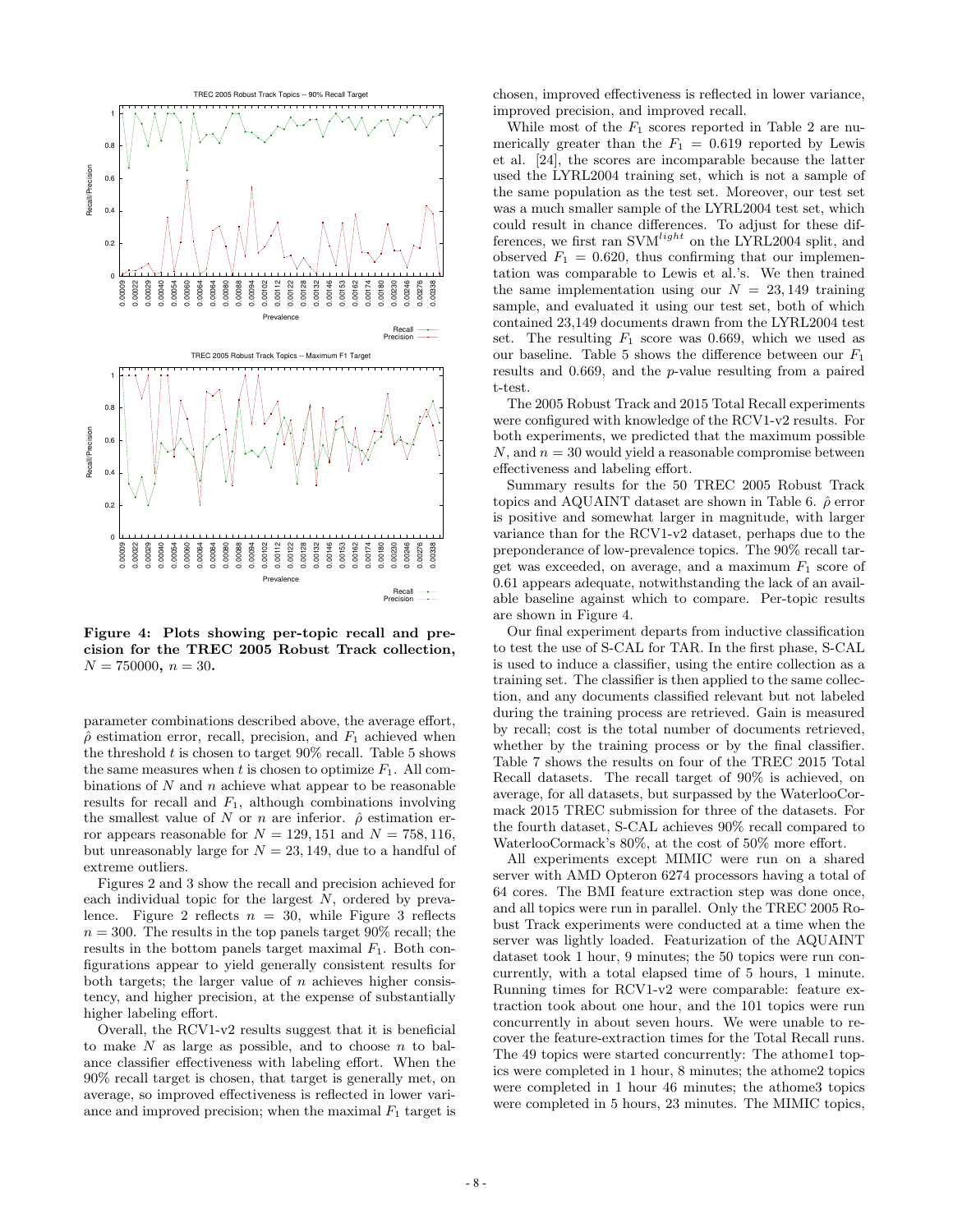which were run on an AMD FX-8320 eight-core processor, were completed in 35 minutes.

#### 6. DISCUSSION

The rationale for S-CAL is outlined in the following steps:

- 1. A naïve approach to constructing an amenable training set for supervised learning would be to:
	- (a) draw a random sample of  $N$  documents,
	- (b) use CAL to find and label nearly all relevant documents in the sample,
	- (c) presumptively label the remaining documents as "non-relevant."
- 2. Labeling effort for the na¨ıve approach is proportional to  $\rho N$ , but  $\rho$  is unknown.
- 3. If  $\rho \approx 0$ ,
	- (a) we can afford to label  $\rho N$  documents for very large N,
	- (b) we require very large  $N$  to have sufficient positive training examples to yield an effective classifier,
	- (c) the initial batches with size  $B \leq n$  will likely contain sufficient positive training examples,
	- (d) samples of later batches with size  $B > n$  will contain representative negative training examples.
- 4. If  $\rho \gg 0$ ,
	- (a) we cannot afford to label  $\rho N$  documents,
	- (b) a sample of the  $\rho N$  relevant documents is sufficient to yield an effective classifier,
	- (c) the initial batches with size  $B \leq n$  will contain only the most likely relevant positive training examples,
	- (d) samples of later batches with size  $B > n$  will contain representative less-likely relevant positive examples, as well as representative negative examples.
- 5. In either case, the labeled documents form a stratified sample, from which  $\rho$  can be estimated.
- 6. The sequence of classifiers constructed by S-CAL can be used as a surrogate to estimate the effectiveness of the final classifier by employing the classifier constructed in round  $k$  to predict the labels of the documents sampled in round  $k + 1$ .
- 7. Given an estimate of  $\rho$ , and an estimate of classifier effectiveness, the threshold  $t$  may be chosen to optimize a target measure.

While our empirical results indicate that S-CAL solves a vexing problem that has eluded many—including the authors for years, it is not magic. If we demand 90% recall for a topic that cannot be classified, extremely low precision will result. If we demand optimal  $F_1$ , extremely low (but near-optimal)  $F_1$  will ensue. Our results, combined with the existing body of results for CAL [9, 10, 13, 29], suggest that, for welldefined topics, CAL—and hence S-CAL—can achieve superior results. Further characterizing what is meant by "welldefined topics" remains an avenue for further investigation.

An important benefit of S-CAL is predictability. For a fixed labeling budget, S-CAL offers not only an effective classifier, but also calibrated estimates of prevalence, recall, and precision. The estimate of precision can in turn be used to estimate the overall labeling effort if, in addressing the TAR problem, it will be necessary to label all positively classified documents. This—or other cost/benefit measures—may be calculated in support of scheduling, resource allocation, and the decision of whether to proceed, to revise the problem, or to seek a better classifier.

A number of our design choices are worthy of further investigation. The limit  $n$  on sub-sample size  $b$  need not be a constant, and indeed is not a constant in our implementation: When  $\ddot{R}=0$ , we allow b to grow beyond n to handle the pathological case in which the classifier fails to find any relevant documents in the first several batches.  $b$  could be a more complex function of  $\hat{R}$ , or n could shrink or grow in each iteration, rather than remaining constant. Any exponential growth rate will be efficient, so long as it is smaller than the  $10\%$  growth rate of B. More complex distributions might be used to determine the sampling rate.

We chose to use relevance sampling because it worked well for CAL. Algorithm 2 could be adapted to select documents in a different order, perhaps to prefer the most informative examples, as in uncertainty sampling. However, it is not immediately obvious how to set the threshold based on the resulting sequence of classifiers.

Instead of establishing a fixed labeling budget and proceeding through the documents in order of likely relevance, an incremental version of S-CAL might be designed to label as many documents as necessary to achieve an effectiveness target. Also of interest would be an on-line version of S-CAL, in which a stream of examples is presented to—rather than selected by—the algorithm, which must choose whether to label them or not.

There is a paucity of published baseline results for largescale high-recall text classification, and for active learning in particular. We suggest that the test collections we have used here—Reuters RCV1-v2, TREC 2005 Robust, and TREC 2015 Total Recall—should be adopted as standard benchmarks for future investigations, with our BMI implementation of S-CAL as a baseline.

### 7. REFERENCES

- [1] Da Silva Moore v. Publicis Groupe. 287 F.R.D. 182, S.D.N.Y., 2012.
- [2] Case Management Order: Protocol Relating to the Production of Electronically Stored Information ("ESI"). In In Re: Actos (Pioglitazone) Products Liability Litigation. MDL No. 6:11-md-2299, W.D. La., July 27, 2012.
- [3] M. Bagdouri, D. D. Lewis, and D. W. Oard. Sequential testing in classifier evaluation yields biased estimates of effectiveness. In SIGIR 2013.
- [4] M. Bagdouri, W. Webber, D. D. Lewis, and D. W. Oard. Towards minimizing the annotation cost of certified text classification. In SIGIR 2013.
- [5] L. Bottou and O. Bousquet. Learning using large datasets. Mining Massive DataSets for Security, 2008.